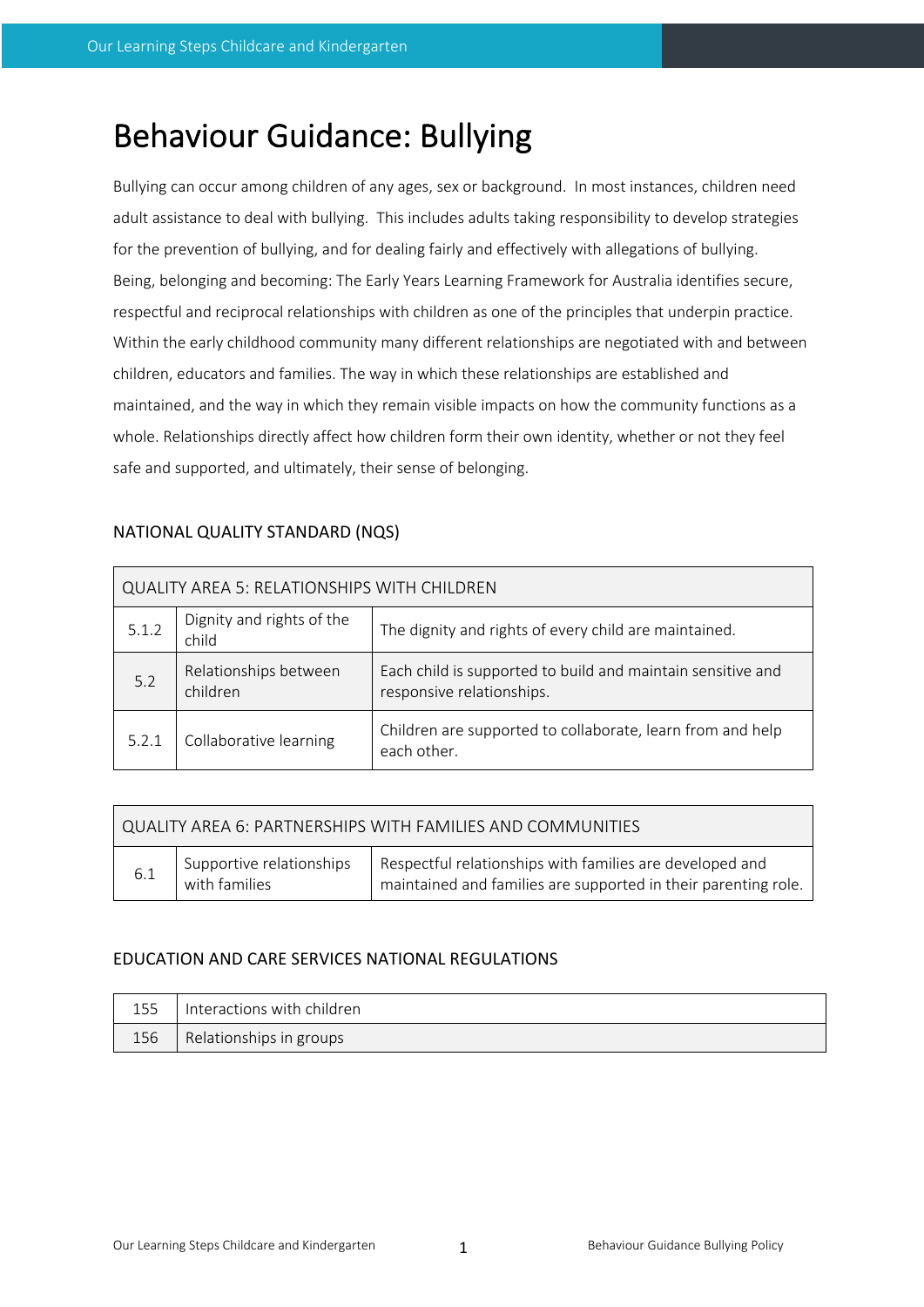#### PURPOSE

To create a safe and healthy environment for children where bullying behaviours are not tolerated. As reflected in our Service philosophy and Early Years Learning Framework, Educators will encourage positive relationships between children and their peers.

#### SCOPE

This policy applies to educators, staff, and management of the Service.

## IMPLEMENTATION

#### Our service does not tolerate bullying of any kind.

The priority of our service is to ensure the safety of the child being bullied.

Although there may be underlying reasons causing a child to bully others, it is essential that the child being bullied receives the adult attention and support in the first instance. It is important that the needs of the child who bullies does not overshadow the needs of the child being bullied.

#### Signs of bullying

In many cases, bullying occurs without adults being aware of it. Bullying can include physical violence (hitting, shoving), teasing or name-calling, social exclusion, or intimidation. It often occurs over a period of time. Possible signs a child is being bullied might include:

- Unexplained cuts, bruises, scratches.
- Changes in behaviour, such as becoming moody, teary, depressed.
- Complaints of physical ailments such as headaches or stomach-aches.
- Having few friends, or a breakdown in a previous friendship (if age appropriate).
- Does not want to attend care.
- Does not want to attend parties, visit other children.

Children may also disclose to a trusted adult that they are being bullied.

### Effects of bullying

Children who are bullied are more likely to be depressed, lonely, and anxious and have low selfesteem. They may frequently feel sick and avoid interactions with others.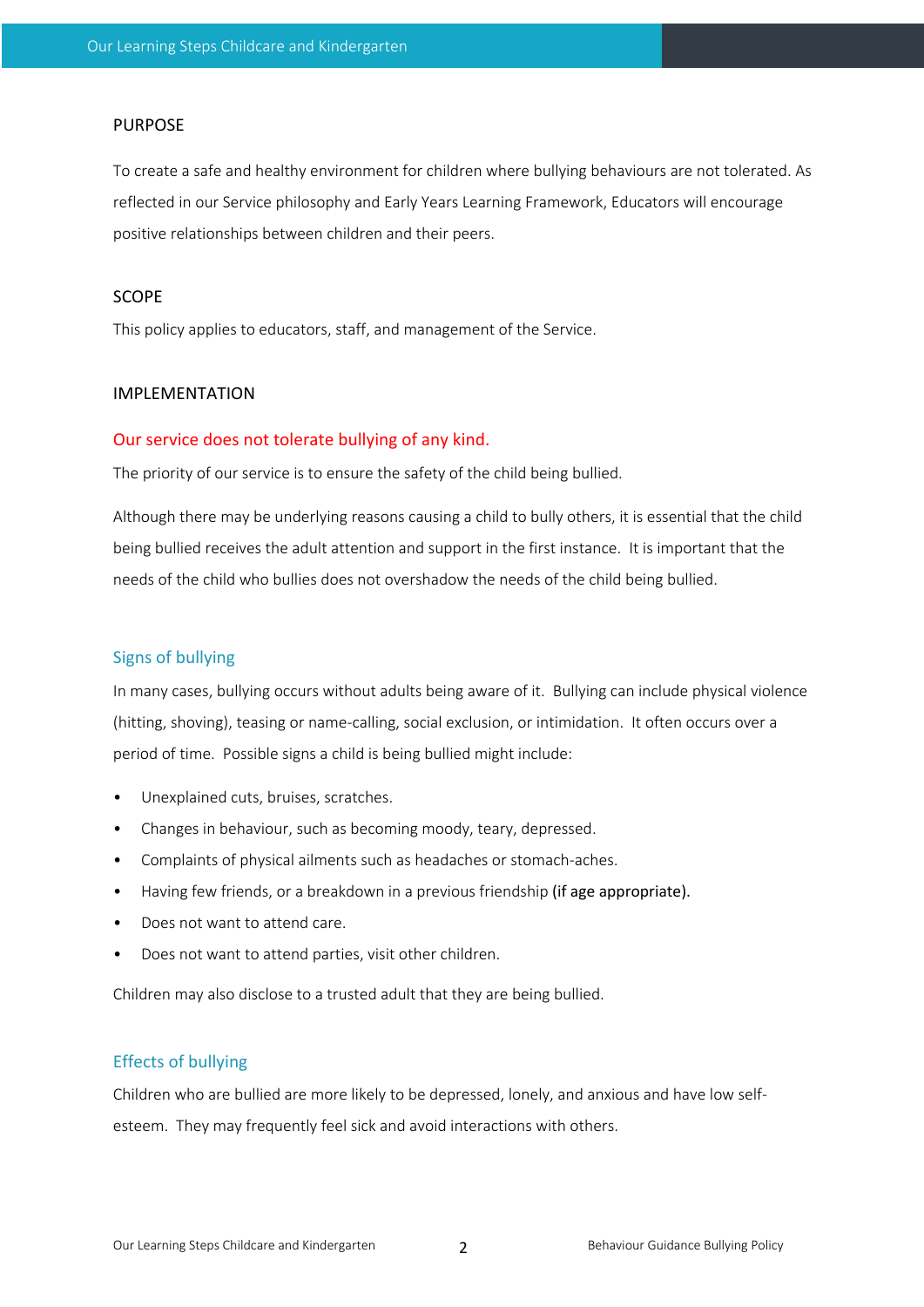#### Preventative strategies

Bullying thrives where there is not enough supervision. If required, and where possible, services should improve on the staff: child ratios set out in the National Regulations. The program of activities should be designed to meet the needs and interests of all children in attendance to prevent periods of boredom. Educators are to model appropriate behaviours towards other staff and children, including refraining from teasing, humiliating, or talking 'behind another's back'. This should also include using appropriate language when dealing with behaviour management issues and assisting children to use the same. Children should be encouraged to verbalise their emotions and to develop empathy and compassion.

#### Procedure when a child discloses alleged bullying

- Listen when a child attempts to tell you about behaviours that might indicate bullying;
- Learn as much as possible about the children involved and the tactics used;
- Empathise with the child and reassure them that it is not their fault;
- Ask the child what they think could be done to help, what will make them feel safe;
- Tell the child what action you are planning to take, including that you will need to talk to the alleged bully;
- Notify all parents involved of the allegation of bullying;
- Notify the Nominated Supervisor of the allegation;
- Try to talk with the alleged bully and any witnesses without allowing them the opportunity to discuss what they may say (bullies often do not act alone, and the responses of the bully and friends may therefore differ from the victim);

Remember that bullies can be 'nice' children from 'good' families;

Once the investigation is complete, advise the children, parents and Management of the outcome.

### Procedure when staff suspect possible bullying

- Pay closer attention to the suspected victim and their interactions with other children;
- Tell the child that you are concerned about them and consider asking some questions such as "Do you have any special friends here?", "Are there any kids here who you really don't like?";
- Consider talking with the parents of the child to determine if they have similar concerns.